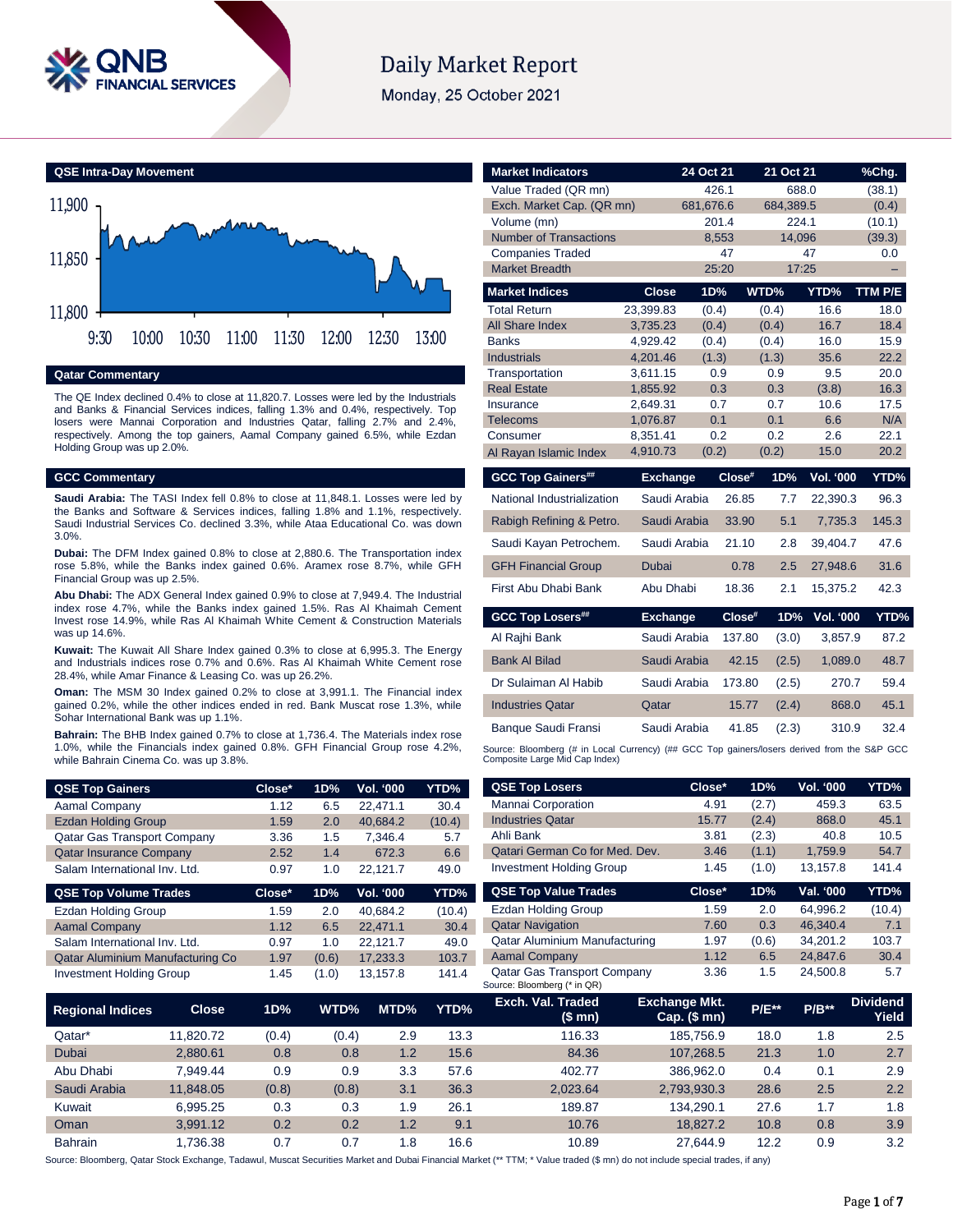### **Qatar Market Commentary**

- The QE Index declined 0.4% to close at 11,820.7. The Industrials and Banks & Financial Services indices led the losses. The index fell on the back of selling pressure from Qatari and GCC shareholders despite buying support from Arab and foreign shareholders.
- Mannai Corporation and Industries Qatar were the top losers, falling 2.7% and 2.4%, respectively. Among the top gainers, Aamal Company gained 6.5%, while Ezdan Holding Group was up 2.0%.
- Volume of shares traded on Sunday fell by 10.1% to 201.4mn from 224.1mn on Thursday. Further, as compared to the 30-day moving average of 203.9mn, volume for the day was 1.2% lower. Ezdan Holding Group and Aamal Company were the most active stocks, contributing 20.2% and 11.2% to the total volume, respectively.

| <b>Overall Activity</b>        | Buy $\%^*$ | Sell %*  | Net (QR)        |
|--------------------------------|------------|----------|-----------------|
| Qatari Individuals             | 53.43%     | 49.98%   | 14,713,738.1    |
| <b>Qatari Institutions</b>     | 14.37%     | 22.30%   | (33,774,453.1)  |
| Qatari                         | 67.80%     | 72.28%   | (19,060,715.0)  |
| <b>GCC Individuals</b>         | 0.38%      | 0.73%    | (1,471,884.5)   |
| <b>GCC</b> Institutions        | 4.75%      | 6.21%    | (6, 191, 686.6) |
| <b>GCC</b>                     | 5.14%      | 6.94%    | (7,663,571.1)   |
| Arab Individuals               | 14.83%     | 14.30%   | 2,252,655.9     |
| <b>Arab Institutions</b>       | $0.00\%$   | $0.00\%$ |                 |
| Arab                           | 14.83%     | 14.30%   | 2,252,655.9     |
| <b>Foreigners Individuals</b>  | 4.87%      | 4.40%    | 2,023,012.9     |
| <b>Foreigners Institutions</b> | 7.36%      | 2.09%    | 22,448,617.3    |
| <b>Foreigners</b>              | 12.23%     | 6.49%    | 24,471,630.2    |

Source: Qatar Stock Exchange (\*as a % of traded value)

# **Ratings, Earnings Releases and Earnings Calendar**

#### **Ratings Updates**

| Company                 | <b>Agency</b> | Market | ⊺vpe*                      | <b>Old Rating</b> | <b>New Rating</b> | <b>Rating Change</b> | Outlook          | <b>Outlook Change</b> |
|-------------------------|---------------|--------|----------------------------|-------------------|-------------------|----------------------|------------------|-----------------------|
| Gulf Insurance<br>Group | S&P           | Kuwait | Local Issuer<br>Credit/FSR | 4-7A              | A/A               |                      | $\uparrow$ TABLE | -                     |

Source: News reports, Bloomberg (\* LT – Long Term, ST – Short Term, FSR- Financial Strength Rating, FCR – Foreign Currency Rating, LCR – Local Currency Rating, IDR – Issuer Default Rating, SR – Support Rating, LC -Local Currency, FBD - Foreign Bank Deposits, LBD - Local Bank Deposits, CRA - Counterparty Risk Assessment, BCA - Baseline Credit Assessment, ABCA - Adjusted Baseline Credit Assessment)

#### **Earnings Releases**

| <b>Company</b>                                   | <b>Market</b> | <b>Currency</b> | Revenue (mn)<br>3Q2021 | % Change<br>YoY | <b>Operating Profit</b><br>(mn) 3Q2021 | % Change<br>YoY          | <b>Net Profit</b><br>(mn) 3Q2021 | %<br>Change<br>YoY |
|--------------------------------------------------|---------------|-----------------|------------------------|-----------------|----------------------------------------|--------------------------|----------------------------------|--------------------|
| Saudi Kayan Petrochemical Co.                    | Saudi Arabia  | <b>SR</b>       | 3.434.1                | 63.1%           | 782.8                                  | 881.9%                   | 667.5                            | N/A                |
| Dr. Sulaiman Al Habib Medical<br><b>Services</b> | Saudi Arabia  | <b>SR</b>       | 1.836.4                | 13.1%           | 380.5                                  | 17.5%                    | 348.6                            | 16.7%              |
| Al Seer Marine                                   | Abu Dhabi     | <b>AED</b>      | 135.0                  | 0.9%            |                                        |                          | 204.3                            | 3.462.5%           |
| Zee Store                                        | Abu Dhabi     | <b>AED</b>      | 128.2                  | 91.8%           |                                        | $\overline{\phantom{0}}$ | 11.7                             | 152.2%             |
| Alpha Dhabi                                      | Abu Dhabi     | <b>AED</b>      | 5.925.1                | 668.9%          | -                                      | $\overline{\phantom{0}}$ | 1.324.2                          | .527.9%            |

Source: Company data, DFM, ADX, MSM, TASI, BHB.

#### **Earnings Calendar**

| <b>Tickers</b> | <b>Company Name</b>                          | Date of reporting 3Q2021 results | No. of days remaining | <b>Status</b> |
|----------------|----------------------------------------------|----------------------------------|-----------------------|---------------|
| QIIK           | <b>Qatar International Islamic Bank</b>      | 25-Oct-21                        | 0                     | Due           |
| <b>IQCD</b>    | <b>Industries Qatar</b>                      | 25-Oct-21                        | $\mathbf{0}$          | <b>Due</b>    |
| <b>IGRD</b>    | <b>Investment Holding Group</b>              | 25-Oct-21                        | 0                     | Due           |
| <b>AKHI</b>    | Al Khaleej Takaful Insurance Company         | 25-Oct-21                        | $\mathbf{0}$          | <b>Due</b>    |
| <b>QNNS</b>    | <b>Qatar Navigation (Milaha)</b>             | 26-Oct-21                        |                       | Due           |
| QATI           | <b>Qatar Insurance Company</b>               | 26-Oct-21                        |                       | <b>Due</b>    |
| <b>DHBK</b>    | Doha Bank                                    | 26-Oct-21                        |                       | Due           |
| <b>QEWS</b>    | <b>Qatar Electricity &amp; Water Company</b> | 26-Oct-21                        |                       | <b>Due</b>    |
| <b>IHGS</b>    | <b>INMA Holding Group</b>                    | 26-Oct-21                        |                       | Due           |
| <b>AHCS</b>    | <b>Aamal Company</b>                         | 26-Oct-21                        |                       | <b>Due</b>    |
| <b>GWCS</b>    | <b>Gulf Warehousing Company</b>              | 26-Oct-21                        |                       | Due           |
| <b>QISI</b>    | Qatar Islamic Insurance Group                | 26-Oct-21                        |                       | <b>Due</b>    |
| QFBQ           | <b>Qatar First Bank</b>                      | 27-Oct-21                        | $\overline{2}$        | Due           |
| QOIS           | <b>Qatar Oman Investment Company</b>         | 27-Oct-21                        | $\overline{2}$        | <b>Due</b>    |
| <b>QCFS</b>    | Qatar Cinema & Film Distribution Company     | 27-Oct-21                        | 2                     | Due           |
| <b>MPHC</b>    | Mesaieed Petrochemical Holding Company       | 27-Oct-21                        | 2                     | <b>Due</b>    |
| <b>SIIS</b>    | Salam International Investment Limited       | 27-Oct-21                        | 2                     | Due           |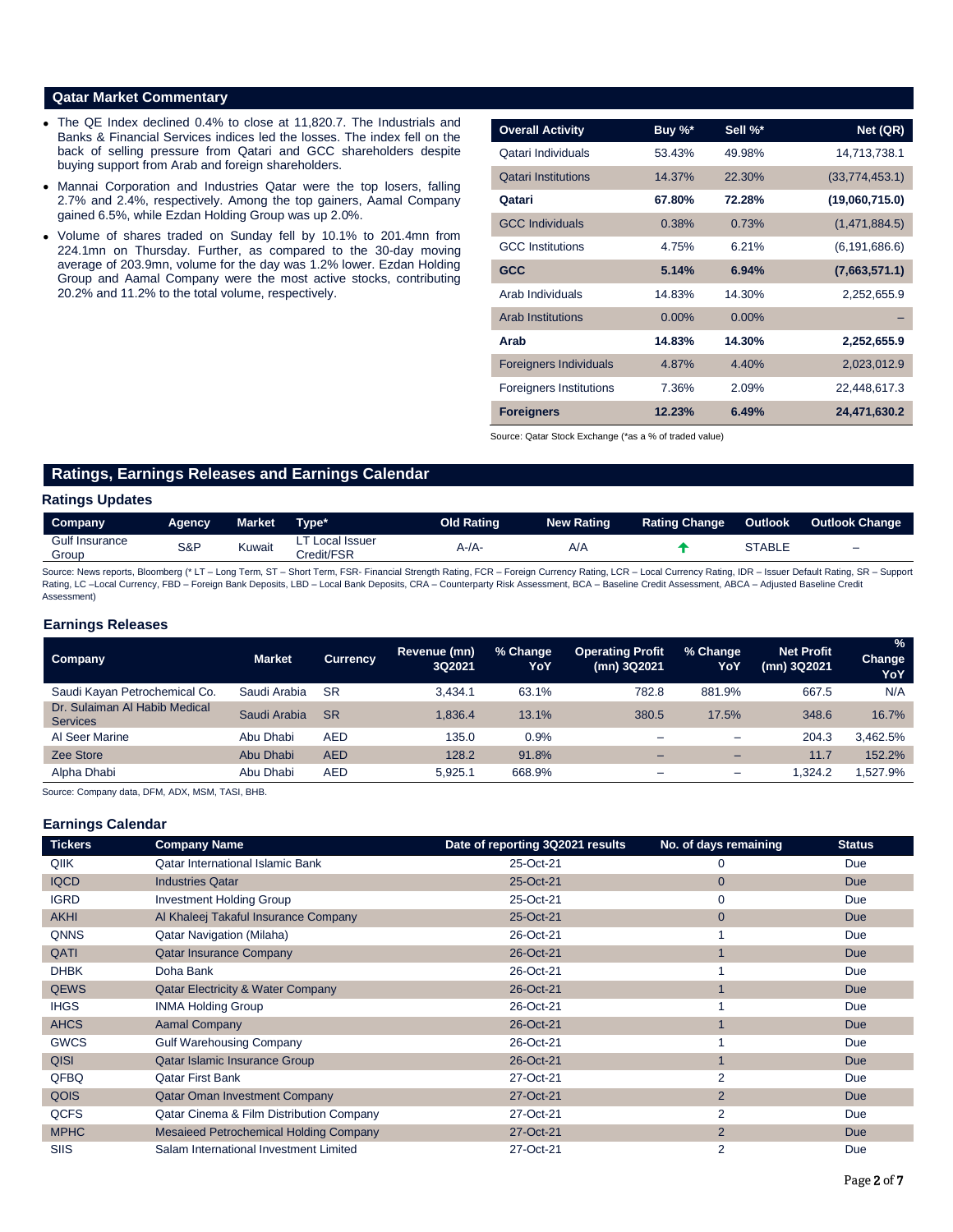| <b>Tickers</b> | <b>Company Name</b>                           | Date of reporting 3Q2021 results | No. of days remaining | <b>Status</b> |
|----------------|-----------------------------------------------|----------------------------------|-----------------------|---------------|
| <b>ORDS</b>    | Ooredoo                                       | 27-Oct-21                        |                       | <b>Due</b>    |
| <b>MCCS</b>    | Mannai Corporation                            | 27-Oct-21                        |                       | Due           |
| <b>QIMD</b>    | Qatar Industrial Manufacturing Company        | 27-Oct-21                        |                       | <b>Due</b>    |
| <b>DOHI</b>    | Doha Insurance Group                          | 27-Oct-21                        |                       | Due           |
| <b>QGRI</b>    | Qatar General Insurance & Reinsurance Company | 28-Oct-21                        | 3                     | <b>Due</b>    |
| <b>GISS</b>    | <b>Gulf International Services</b>            | 28-Oct-21                        | 3                     | Due           |
| <b>BLDN</b>    | <b>Baladna</b>                                | 28-Oct-21                        | 3                     | <b>Due</b>    |
| <b>ZHCD</b>    | <b>Zad Holding Company</b>                    | 28-Oct-21                        | 3                     | Due           |

Source: QSE

### **News Qatar**

- **CBQK's bottom line rises to QR804.6mn in 3Q2021, above our estimate –** The Commercial Bank's (CBQK) net profit rose 217.8% YoY (+11.1% QoQ) to QR804.6mn in 3Q2021, above our estimate of QR631.3mn (variation of +27.5%). Net interest income increased 26.4% YoY and 3.1% QoQ in 3Q2021 to QR951.2mn. The company's net operating income came in at QR1,294.0mn in 3Q2021, which represents an increase of 20.1% YoY (+0.7% QoQ). The bank's total assets stood at QR165.3bn at the end of September 30, 2021, up 15.5% YoY (+2% QoQ). Loans and advances to customers were QR101.1bn, registering a rise of 11.8% YoY (+0.5% QoQ) at the end of September 30, 2021. Customer deposits rose 10.3% YoY to reach QR80.7bn at the end of September 30, 2021. However, on QoQ basis, customer deposits fell 2%. EPS amounted to QR0.20 in 3Q2021 as compared to QR0.18 in 2Q2021. CBQK announced a net profit of QR2.13bn for the first nine months of the year, registering an increase of 84.7% compared to QR1.15bn during the same period in 2020. The Group's balance sheet has increased by 15.5% with total assets at QR165.3bn, compared to QR143.1bn in September 2020. The increase was mainly due to loans and advances. Customer loans and advances increased by 11.8% to QR101.1bn from QR90.5bn, with the increase mainly seen in the government and public sectors. Commercial Bank's normalized operating income also rose by 11.4% to QR3.49bn (+21.6% on reported basis), while operating profits grew by 13.8% to QR2.62bn from QR2.30bn during the same period last year. The Group has also successfully issued a senior unsecured five-year bond of \$700mn in May. Chairman of the Board of Directors of Commercial Bank, Sheikh Abdulla bin Ali bin Jabor Al Thani said: "Qatar's economy demonstrated great resilience during COVID-19, with 4 percent growth year-on-year in the second quarter and is expected to strengthen further driven by the upcoming 2022 FIFA World Cup, the North Field Expansion Project and the economic accelerators supporting the Qatar National Vision 2030. (QNB FS Research, QSE, Peninsula Qatar)
- **QLMI's net profit declines 0.7% YoY and 37.8% QoQ in 3Q2021 –** QLM Life & Medical Insurance Company's (QLMI) net profit declined 0.7% YoY (-37.8% QoQ) to QR18.9mn in 3Q2021. EPS amounted to QR0.21 in 9M2021 as compared to QR0.20 in 9M2020. The company's net profit for the first nine months of 2021 was QR74.3mn, representing a growth of 7% compared with QR69.5mn, for the same period of 2020. "QLMI has consistently performed and demonstrated the strength of its operational excellence and digital transformation. Continuous innovation has helped build efficiencies in its processes thus delivering strong bottom-line growth in line with the expectations of all the stakeholders," QLMI Chairman Sheikh Saoud bin Khalid bin Hamad Al Thani said. QLMI CEO Fahad Al Suwaidi said, "As the global and regional economies continue to recover, one of the focus areas is towards tapping the business potential

in the retail segment. In terms of its product offerings, QLMI has an array of individual/family plans which can cater to the diverse needs of the market. This avenue will help fuel our growth as we encompass a larger market base and provide our clientele with unique solutions." Gross written premium as of September 30, 2021, stood at QR750.1mn as compared with QR784.9mn for the same period of 2020. The gap in GWP continues to further narrow down as compared to previous quarters along with the strengthening of the bottom line as we progress towards the year-end. Net investment income for the period was QR29.2mn, compared with QR30.3mn for the same period in 2020. (QSE, QNB FS Research, Qatar Tribune)

 **QAMC's bottom line rises 41.5% QoQ in 3Q2021 –** Qatar Aluminium Manufacturing Company (QAMC) reported net profit of QR233.0mn in 3Q2021 as compared to net loss of QR2.4mn in 3Q2020 and net profit of QR164.7mn in 2Q2021. The company's share of net results of investment in a joint venture came in at QR232.3mn in 3Q2021, which represents an increase of 40.9% QoQ. EPS amounted to QR0.093 in 9M2021 as compared to QR0.002 in 9M2020. The company has reported a more than 43-fold jump YoY in net profit to QR521mn in the first nine months (9M2021). The company has set record of highest quarterly net profit of QR233mn (in the third quarter) since incorporation, capturing benefits of strong aluminum pricing on renewed demand amidst constrained supply. Prices of aluminum continue to show strength on the back of renewed global demand, with sectors such as construction and automotive industries witnessing growth, as global economies sequentially recovered linked to the market reopening on the back of successful ongoing vaccination drive. Aluminum being a key input for electric vehicles, wind turbines and solar power, has brought an additional layer of long-term demand. The share of joint venture's revenue increased by 32% YoY to QR2.13bn and EBITDA more than doubled to QR918mn for 9M2021. QAMC's improved financial results was largely attributed to an overall growth in average realized selling prices, which increased by 37% during 9M2021, contributing QR597mn positively towards its bottom-line. Production remained stable with volumes witnessing a marginal 1% jump during 9M2021 against the year-ago period. Sales volumes fell 3%, reflecting the timing of shipment. The joint venture's selling cost for 9M2021 was higher compared to the same period last year, mainly on account of higher raw material costs; but partially offset by favorable inventory movements and cost optimization initiatives. The finance cost for 9M2021 declined 38% due to decline in interest rates and absence of unamortized portion of financing cost being written-off last year. The decline in finance cost contributed QR32mn positively to QAMC's net earnings. QAMC's financial position continued to remain robust with liquidity position at the end of September 30, 2021 reaching QR1.12bn in form of cash and bank balances (including proportionate share of cash and bank balances of the joint venture). During 9M2021, the joint venture generated share of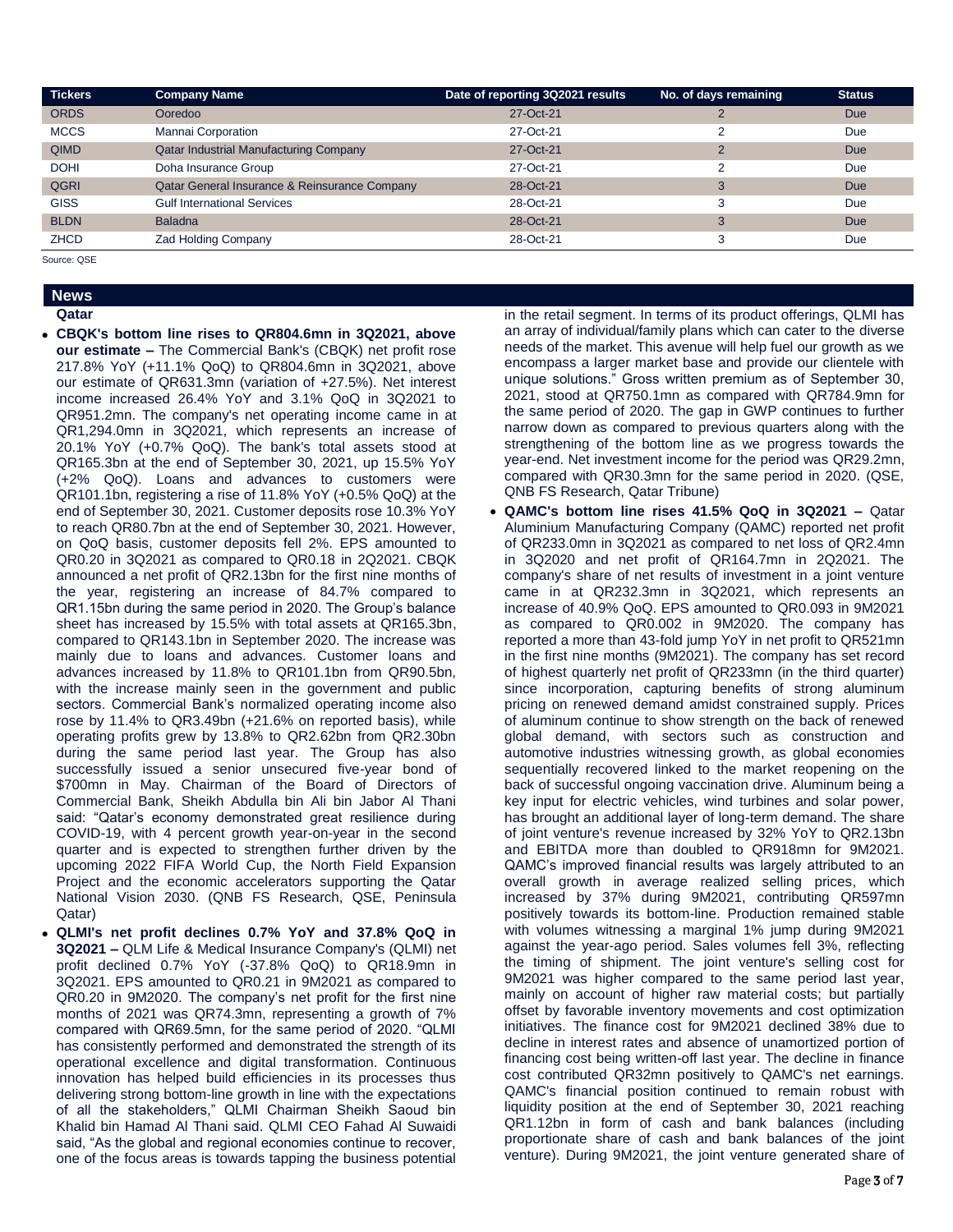operating cash flows of QR740mn, with a share of free cash flows of QR576mn. (QSE, QNB FS Research, Gulf-Times.com)

- **DBIS reports net profit of QR1.93mn in 3Q2021 –** Dlala Brokerage and Investments Holding Co.'s (DBIS) net profit rose 50.7% YoY (but declined 68.8% on QoQ basis) to QR1.9mn in 3Q2021. The company's net brokerage commission income came in at QR2.7mn in 3Q2021, which represents a decrease of 68.1% YoY (-49.1% QoQ). EPS amounted to QR0.042 in 9M2021 as compared to QR0.013 in 9M2020. (QSE, QNB FS Research)
- **WDAM reports net loss of QR9.0mn in 3Q2021 –** Widam Food Company (WDAM) reported net loss of QR9.0mn in 3Q2021 as compared to net profit of QR14.3mn in 3Q2020 and net loss of QR16.5mn in 2Q2021. The company's revenue came in at QR104.6mn in 3Q2021, which represents a decrease of 35.9% YoY (-11.1% QoQ). Loss per share amounted to QR0.14 in 9M2021 as compared to earnings per share of QR0.35 in 9M2020. (QSE, QNB FS Research)
- **MERS' net profit declines 17.5% YoY and 46.7% QoQ in 3Q2021 –** Al Meera Consumer Goods Company's (MERS) net profit declined 17.5% YoY (-46.7% QoQ) to QR27.1mn in 3Q2021. The company's sales came in at QR644.4mn in 3Q2021, which represents a decrease of 15.0% YoY (-15.6% QoQ). EPS amounted to QR0.64 in 9M2021 as compared to QR0.70 in 9M2020. (QSE, QNB FS Research)
- **Nakilat and Karpowership sign MoU to collaborate in LNGto-power market & establish JV –** Qatar Gas Transport Company Ltd. (QGTS, Nakilat) and Karpowership have signed a Memorandum of Understanding (MoU) to collaborate in the LNG-to-power market and jointly own and operate Floating Storage Regasification Units (FSRUs). Nakilat's Chief Executive Officer Eng. Abdullah Al-Sulaiti said: "We are very pleased and excited to sign this agreement with Karpowership today. This fits very well with Nakilat's long-term growth plan to expand and diversify our shipping portfolio and strengthens our position as a global leader in the energy transportation sector." Karpowership's Chief Executive Officer Mr. Orhan Remzi Karadeniz said: "We are very excited to be working with Nakilat as this will enhance our ability to offer a one stop shop tailormade solution to our customers through our integrated business model where we design, develop, engineer and construct our entire assets. FSRUs together with Powerships deliver energy to any country around the world, by utilizing a cleaner and more reliable fuel than many existing options". The MoU outlines an ambitious plan for the immediate future. Nakilat and Karpowership hope to set up a new joint venture and deliver the first FSRU by 2023. (QSE)
- **General Tax Authority, QNB Group launch direct payment service –** The General Tax Authority launched, in cooperation with QNB Group, a direct payment service from the taxpayer's account to the authority's account to facilitate the procedures for paying tax obligations for the bank's customers, within the framework of the General Tax Authority's keenness to strengthen its online system for taxpayers - focusing on eservices in particular. In a statement, the Authority noted that this announcement comes to confirm its commitment to providing online solutions that would contribute to the success and facilitation of the payment of tax obligations for QNB Group customers. The Authority also stressed the great importance it attaches to the corporate sector, as it seeks to provide smart solutions, and is always keen to develop its services and business to keep pace with the latest developments on what is appropriate for taxpayers, to enable them to obtain tax services commensurate with the type and nature of their commercial activity. It also contributes to supporting their businesses more

easily and securely through new electronic channels - benefiting from modern technologies. (Peninsula Qatar)

- **QNB Group extends support to Qatar Sustainability Week –** QNB Group, the largest financial institution in the Middle East and Africa, has announced its support as a strategic partner for the Qatar Green Building Council's sixth edition of Qatar Sustainability Week (QSW), taking place until October 30. The support to this event emphasizes the group's continuous efforts towards supporting the initiatives of its sustainability agenda, along with raising awareness in the community and showcasing the progress that Qatar has made in the areas of sustainability. The bank's role as strategic partner, and its continuous support towards national and community initiatives, is a core part of QNB Group's sustainability approach and framework. The continued action and focus on sustainability initiatives have enabled the group's lead in regional rankings, where it received an "AA" ESG (environment social and governance) rating from MSCI. Additionally, the group was recognized by the Climate Bonds Initiative (CBI) as a "Green Pioneer in Qatar", and has received the Global Finance Sustainable Finance Awards for "Outstanding Sustainable Financing in Emerging Markets" and "Outstanding Leadership in Green Bonds". (Gulf-Times.com)
- **Qatar Energy enters offshore block in Canada with Exxon –** Qatar's state energy company signed an agreement with Exxon Mobil Corp. for an offshore exploration license in Canada. Qatar Energy will hold a 40% participating interest in license EL 1165A in the province of Newfoundland and Labrador in Canada, it said in a statement. Exxon will hold the rest. The block is in water with depths of around 1,100 meters. (Bloomberg)
- **Local fintech player brings Apple Pay to Qatari market –** Financial technology (fintech) companies in Qatar are constantly innovating to meet the needs of their clients, spurring growth in the industry, according to local fintech player, Dibsy. Dibsy, which was the Local Payment Partner of the Arab Fintech Forum 2021 held recently in Qatar, offers affordable, straightforward onboarding, and fast integration with a simple Application Programming Interface (API). "With this tool, business owners can accept payments through their website, Apps, or messaging platforms," according to co-founder Ahmed Isse, who was also one of the panel of experts at the forum. Isse said Dibsy is fulfilling its promise to deliver easy payment solutions by becoming the "first payment processor in Qatar" to integrate Apple Pay for its customers. (Gulf-Times.com)
- **Kahramaa makes big progress in installing smart meters system –** Qatar General Electricity & Water Corporation (Kahramaa) has made major strides in the implementation of the smart meters system and the communication network for electricity meters in the country. The project is a qualitative leap in the process of comprehensive digital transformation, in line with the objectives of Qatar National Vision 2030. The project's strategic plan aims to install 600,000 smart meters powered by the Internet of Things (IoT) technology, in cooperation with Vodafone, in terms of securing the network necessary for the system's operation and in coordination with Siemens to provide the project with an infrastructure that includes the latest technologies, devices and advanced software used to connect and integrate intelligent control systems with the basic system for billing, monitoring and instant reading from a distance throughout Qatar. The corporation has achieved several important and advanced steps in the process of completing this integrated project, as the rate of installing smart meters has reached 42% so far, and the completion rate will reach 49% by 2021-end. (Gulf-Times.com)
- **Qatar calls for embrace of gas producers for energy transition –** Qatar has warned governments they risk "shooting yourself in the foot" if they do not signal greater support to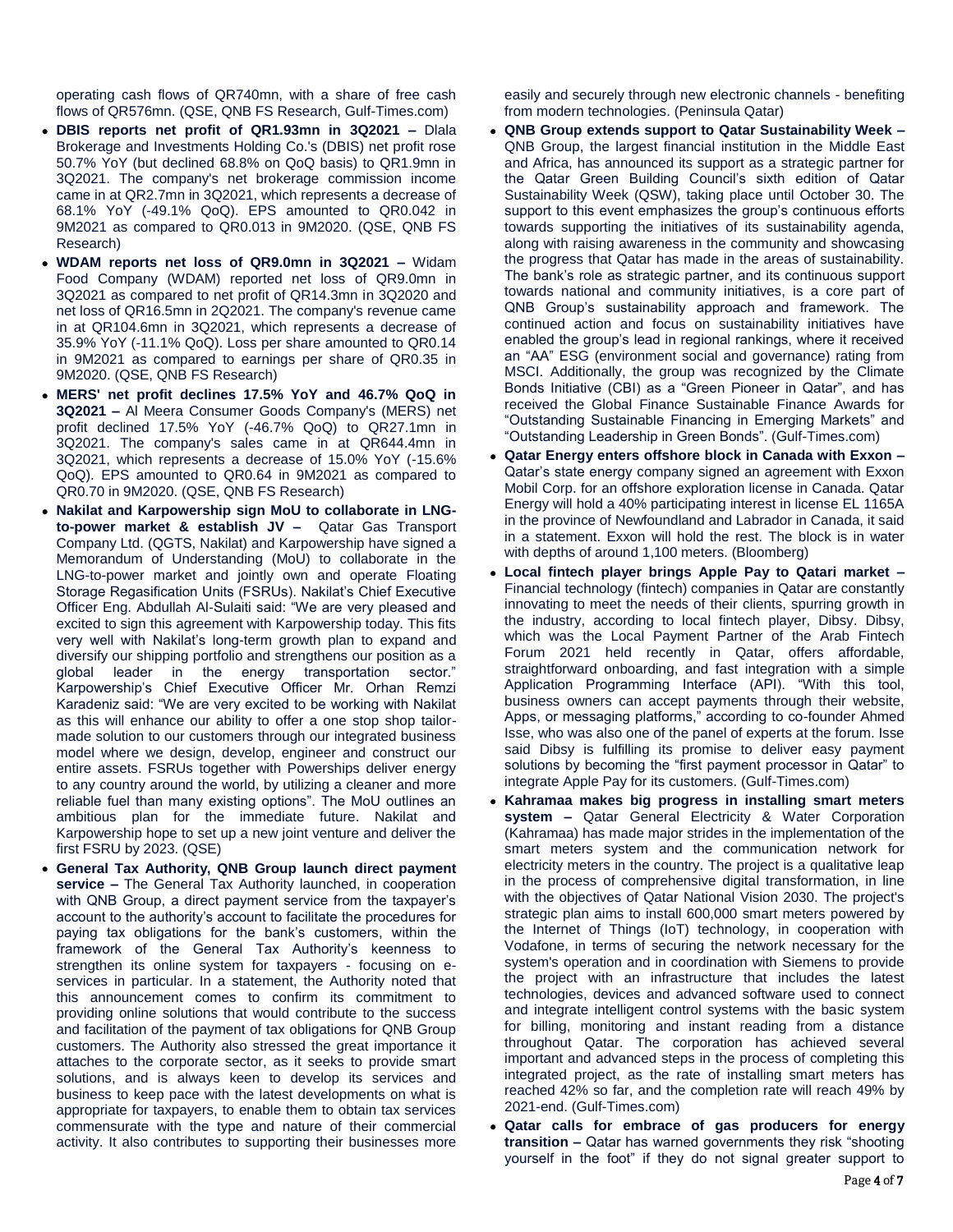international energy companies and accept that gas needs to be part of the transition to meet carbon net zero goals, a Financial Times report said. Saad Al-Kaabi, the gas-rich Gulf state's energy minister, told the Financial Times he expected that the global gas shortage, which has spread from the UK and Europe to other regions, to last a "few years" as demand outstrips supply. He blamed low volumes of gas in storage globally, surging demand in Asia and a lack of investment in new and existing gas and oil projects over the past five years as energy companies come under pressure to reduce emissions. Kaabi, who this week met Boris Johnson, UK prime minister, and Kwasi Kwarteng, business secretary, said that while it "looks great as a politician to say 'I'm going to reach net zero by 2050'," there was "no way the world can get through a realistic energy transition without adding more gas into the mix". "If that is not realized and not embraced as part of the solution, you are going to have more problems and spikes like we've had, because then you are demonizing the people who can help you," said Kaabi, who is also chief executive of state energy group Qatar Energy. (Bloomberg)

### **International**

- **UK plans 6bn Pound package to boost health service capacity –** British Finance Minister Rishi Sunak's budget this week will include an extra 5.9bn Pounds (\$8.1bn) of spending for the health service over the next few years to drive down waiting lists, the finance ministry said. The sum comes on top of an 8bn Pound package announced in September to tackle backlogs built up over the COVID-19 pandemic, the finance ministry said. The spending is aimed at increasing what is termed elective activity in the National Health Service (NHS) such as scans and non-emergency procedures - by 30% by the 2024/25 financial year. It comprises 2.3bn Pounds for testing services, 2.1bn Pounds to improve the technology behind the health service, and 1.5bn Pounds to increase bed capacity. "This is a game-changing investment in the NHS to make sure we have the right buildings, equipment and systems to get patients the help they need and make sure the NHS is fit for the future," Sunak said in a statement. On Saturday, the government said the budget here would include 5bn Pounds to fund health research and 3bn Pounds for education. Sunak is expected to set fairly tight limits for most areas of day-to-day public spending in his budget on Wednesday, which will seek to lower public debt after a record surge in borrowing during the pandemic. (Reuters)
- **UK's Sunak to raise minimum wage and public sector pay –** British Finance Minister Rishi Sunak will raise the minimum wage and unfreeze public sector pay when he presents his annual budget on Wednesday, the Sun newspaper reported, citing sources. The minimum wage, currently worth 8.91 Pounds per hour, could go up to 9.45, the Sun said. (Reuters)
- **Sunak says inflation, rates feed into budget thinking –** British Finance Minister Rishi Sunak said on Sunday that the outlook for interest rates and inflation will feed into his thinking ahead of next week's annual budget. "Inflation, interest rates those are two of the factors which I have to think about as I determine what's the appropriate fiscal policy, what's the right level of tax and borrowing and spending," Sunak said in an interview with Times Radio. "Particularly because our public finances are sensitive to changes and things like inflation and interest rates, which have been very low for quite a while." Sunak, who is due to deliver his budget on Wednesday, added that people should have confidence in the Bank of England to manage inflation. (Reuters)
- **China's debt-ridden Evergrande resumes work on more than 10 property projects –** China Evergrande Group said it had resumed work on more than 10 projects in six cities

including Shenzhen - a statement that comes after it appeared to avert default with a last-minute bond coupon payment last week. Evergrande, deep in crisis with more than \$300bn in liabilities, has not disclosed how many of its 1,300 real estate projects across China it has had to halt work on. The company said on August 31 that some projects were suspended because of delays in payment to suppliers and contractors and it was negotiating to resume building. On Sunday, it said in a post on its Wechat account that some of the projects it had resumed work on had entered the interior decoration stage while other buildings had recently finished construction. Evergrande added that its efforts to guarantee construction would shore up market confidence and included several photos of construction workers on different projects, stamped with the time and date. China's second-largest property developer last month also promised potential buyers it will complete building of their homes and said that work on one of the world's biggest soccer stadiums in the southern city of Guangzhou was proceeding as planned. (Reuters)

### **Regional**

- **Middle East sovereign bonds outlook improves on higher oil prices –** The outlook for sovereign bonds in the Middle East has improved this year due to higher oil prices, increasing vaccination rates and reform measures implemented in key states in the region, according to UBS' latest chief investment office report. However, risks continue to exist, such as slower global growth, monetary policy tightening and lower commodity prices. Regional tensions, as well as stringent Chinese regulatory actions, the strength of the US dollar and "reform fatigue" also pose risk. (Zawya)
- **Saudi oil Chief says OPEC+ can't take rebound for granted –** Saudi Arabia said oil producers shouldn't take the rise in prices for granted because the coronavirus pandemic could still hit demand. "We are not yet out of the woods," Prince Abdulaziz bin Salman said to Bloomberg Television in Riyadh on Saturday. "We need to be careful. The crisis is contained but is not necessarily over." The OPEC and its allies, including Russia, have been under pressure from major consumers to accelerate supply increases following the group's deep cuts last year as the virus spread. Oil has soared around 70% in 2021 as economies recover, and Brent crude's now above \$85 a barrel. (Bloomberg)
- **Official: Saudi energy ministry building AI team with multibillion Riyal budget –** Saudi Arabia's energy ministry is building an artificial intelligence (AI) team with a multi-billion Riyal budget, Yehia Khoja, an adviser at the ministry, said on Sunday at the Youth Green Summit. (Reuters)
- **Saudi Arabia to use \$110bn gas field for blue hydrogen –** Saudi Arabia said it would use one of the world's biggest natural-gas projects to make blue hydrogen, as the kingdom steps up efforts to export a fuel seen as crucial to the greenenergy transition. A large portion of gas from the \$110bn Jafurah development will be used for blue hydrogen, according to Energy Minister Abdulaziz bin Salman. It is made by converting natural gas and capturing the carbon dioxide emissions. (Bloomberg)
- **ACWA power plans green bonds for \$12bn gasification unit –** ACWA Power is "going for green bonds" to help finance a \$12bn gasification project in Saudi Arabia's southern region of Jazan, company Chairman Mohammad Abunayyan said in Riyadh on Saturday. (Bloomberg)
- **Thoub Al Aseel's shareholders approve 33% capital raise –** The shareholders of Thoub Al Aseel Company have agreed to increase the capital by SR100mn or 33% through the issuance of 10mn bonus shares. The company aims to raise the capital to SR400mn distributed over 40mn shares from SR300mn and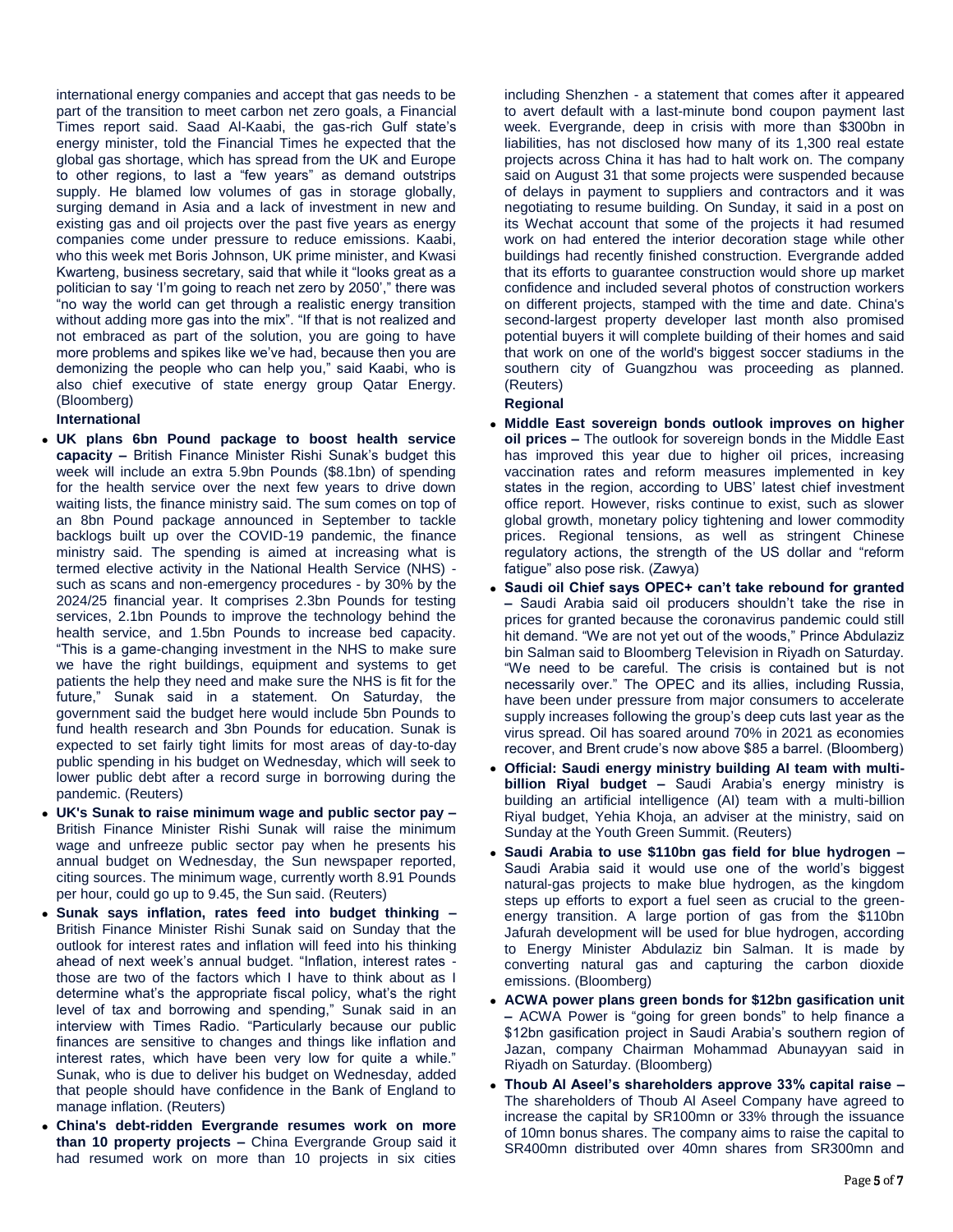30mn shares prior to the increase, according to a bourse filing on Sunday. The value of the capital hike will be paid by transferring SR57.08mn from retained earnings and SR42.91mn from statutory reserve. (Zawya)

- **Saudi insurer Medgulf to increase capital by 50% to SR1.050bn for more solvency –** The Mediterranean and Gulf Insurance and Reinsurance Company (MEDGULF) plans to increase its capital by 50% to boost its solvency and leverage business expansion opportunities. The company plans to increase its capital from SR700mn to SR1.050bn, by offering 35mn new ordinary shares through a rights issue at an offer price of SR12, and a nominal value of SR10 per share, a statement revealed. Up to 15.9% of the offering proceeds will be invested in information technology applications with focus on business development, sales generation and customer service, the company noted in the offering prospectus. (Zawya)
- **SNB posts 19.9% YoY rise in net profit to SR3,785mn in 3Q2021 –** Saudi National Bank (SNB) recorded net profit of SR3,785mn in 3Q2021, an increase of 19.9% YoY. Total operating profit rose 38.3% YoY to SR7,800mn in 3Q2021. Total income for special commissions/investments rose 40.9% YoY to SR6,887mn in 3Q2021. Total assets stood at SR902.7bn at the end of September 30, 2021 as compared to SR576.6bn at the end of September 30, 2020. Loans and advances stood at SR503.7bn (+49.7% YoY), while Clients' deposits stood at SR589.2bn (+44.2% YoY) at the end of September 30, 2021. EPS came in at SR2.25 in 3Q2021 as compared to SR2.59 in 3Q2020. (Tadawul)
- **RJHI posts 42.7% YoY rise in net profit to SR3,794mn in 3Q2021 –** Al Rajhi Bank (RJHI) recorded net profit of SR3,794mn in 3Q2021, an increase of 42.7% YoY. Total operating profit rose 27.7% YoY to SR6,578mn in 3Q2021. Total revenue for special commissions/investments rose 29.1% YoY to SR5,530mn in 3Q2021. Total assets stood at SR582.7bn at the end of September 30, 2021 as compared to SR430.3bn at the end of September 30, 2020. Loans and advances stood at SR421.0bn (+45.3% YoY), while customer deposits stood at SR478.3bn (+38.5% YoY) at the end of September 30, 2021. EPS came in at SR4.29 in 3Q2021 as compared to SR2.99 in 3Q2020. (Tadawul)
- **UAE banking official says banks' assets to grow 8% in 2022, Al-Arabiya –** Emirati banks' assets are expected to grow 8% in 2022, Dubai-based Al Arabiya TV channel cited the head of the UAE Banks Federation Abdul Aziz Al Ghurair as saying on Sunday. The UAE economy will reap benefits from the world fair Expo 2020 for about nine years, he said, according to the channel. Expo 2020 opened its doors in Dubai this month. (Reuters)
- **UAE reaffirms support for joint action to increase trade exchange among GCC countries –** A UAE delegation, led by Dr. Thani bin Ahmed Al Zeyoudi, Minister of State for Foreign Trade, attended the 61st GCC Trade Cooperation Committee meeting that recently took place in Manama, Bahrain. The meeting was attended by Dr. Nayef Al Hajraf, Secretary-General of the GCC, as well as high-profile officials and ministers of trade from the GCC countries. The attendees discussed the main topics that support further economic and trade integration among the GCC countries, drive the growth of intra-regional trade, facilitate trade procedures, expand and diversify trade activities, as well as develop trade flow between GCC countries and global markets. (Zawya)
- **UAE starts 'major' probe into Dubai developer union properties –** The attorney-general of the UAE started a "major" investigation into alleged financial violations at Dubai-based Union Properties, one of the emirate's biggest developers. The

shares tumbled. The probe follows complaints by the market regulator, the Securities and Commodities Authority, alleging violations by Khalifa Hassan Al Hammadi, chairman of the board, along with other officials at the company, according to a statement carried Sunday by the state-run WAM news agency. Prosecutors ordered the seizure of the property of some of the accused and barred them from leaving the country, WAM said. (Bloomberg)

- **Union Properties seeks to dismiss 7 board members –** Union Properties seeks shareholder approval to dismiss chairman Khalifa Hasan Al Hammadi and 6 other board members. (Bloomberg)
- **Union Properties unit's arbitration claims reach about AED3.5bn –** Arbitration claim filed by unit estimated to amount to approximately AED3.5bn, Union Properties says. Tribunal expected to issue decisions on a number of the claims in 2Q. (Bloomberg)
- **Kuwait's Agility unit acquires 51% stake in Kenya-based Siginon Aviation –** National Aviation Services (NAS), a subsidiary of Kuwait-based logistics provider Agility Public Warehousing, has acquired a 51% stake in Kenya-based Siginon Aviation. Siginon Aviation is the largest aviation cargo management and ground handling company in Kenya, Agility said in a statement to the Dubai Financial Market (DFM) on Sunday. The company did not disclose the cost of the deal, but it said the enterprise value is approximately KWD12mn. As part of the agreement, NAS will manage Siginon's businesses, including the operations in Nairobi and Eldoret International Airports, which are major African aviation and cargo hubs. The investment value will have an impact on Agility's financials during the fourth quarter, it added. (Zawya)
- **Bahrain joins Saudis in committing to net-zero emissions by 2060 –** Bahrain aims to eliminate planet-warming emissions by 2060 "in order to face the challenges of climate change and protect the environment," state-run Bahrain News Agency said in a statement. (Bloomberg)